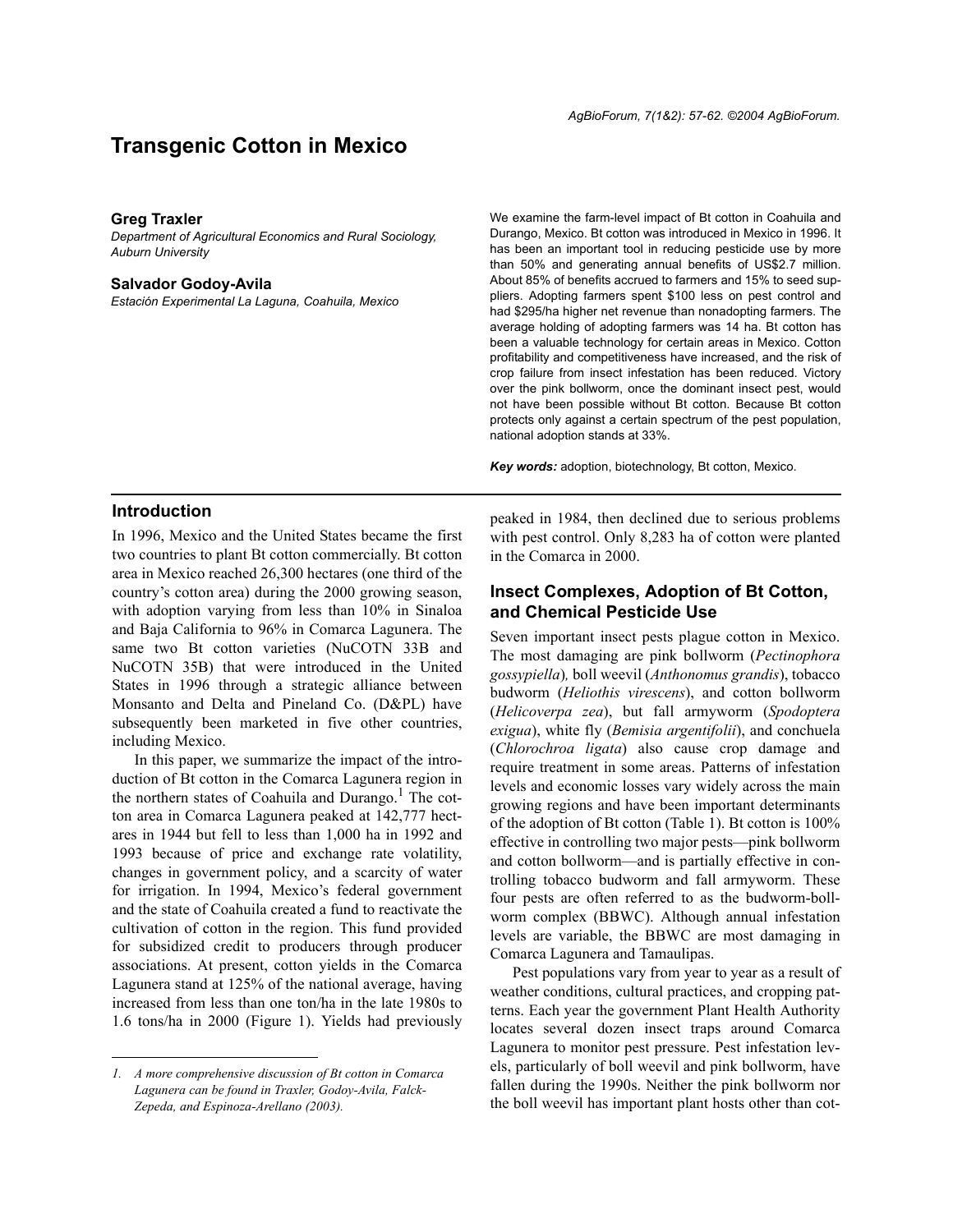

**Figure 1. Cotton lint yields, Comarca Lagunera, Mexico, 1980–2000.**

| Table 1. Geographic distribution of pest problems in Mexico's major cotton areas. |  |  |  |  |
|-----------------------------------------------------------------------------------|--|--|--|--|
|-----------------------------------------------------------------------------------|--|--|--|--|

|                           |                                     | <b>Alternate</b> | Seriousness of problem <sup>a</sup> |                   |                           |                           |         |                           |
|---------------------------|-------------------------------------|------------------|-------------------------------------|-------------------|---------------------------|---------------------------|---------|---------------------------|
| <b>Pest</b>               | <b>Bt</b> effective-<br>ness $(\%)$ | plant<br>hosts   | Laguna                              | <b>Tamaulipas</b> | <b>North</b><br>Chihuahua | <b>South</b><br>Chihuahua | Sonora  | <b>Baja</b><br>California |
| <b>Pink bollworm</b>      | 99                                  | none             | highest                             | none              | minor                     | medium                    | medium  | medium                    |
| <b>Cotton bollworm</b>    | $90:70^{b}$                         | maize,<br>tomato | high                                | high              | medium                    | medium                    | minor   | minor                     |
| <b>Tobacco</b><br>budworm | 95                                  | maize.<br>tomato | medium                              | high              | medium                    | medium                    | medium  | minor                     |
| <b>Fall armyworm</b>      | 20 or less                          | many             | minor                               | high              | medium                    | medium                    | minor   | minor                     |
| <b>Boll weevil</b>        | 0                                   | none             | eradicated                          | highest           | minor                     | highest                   | minor   | none                      |
| White fly                 | 0                                   | many             | minor                               | none              | none                      | none                      | highest | highest                   |
| Conchuela                 | $\Omega$                            | many             | high                                | none              | minor                     | minor                     | minor   | minor                     |
| 2000 Bt adoption          |                                     |                  | 96%                                 | 37%               | 38%                       | 33%                       | 6%      | 1%                        |

*a Highest requires multiple applications annually, potentially heavy crop damage; high: 2-3 applications required most years, some crop damage; medium: 1-2 applications required most years, minor crop damage; minor: not necessary to spray most years, some crop damage.*

*b Pre-bloom stage effectiveness: Blooming stage effectiveness*

ton, so effective cotton residue management and the high adoption rate of Bt cotton have been major factors in reducing pest populations in Comarca Lagunera. The near elimination of cotton during the 1992 and 1993 growing seasons has nearly eliminated the boll weevil. The government has provided financial support averaging \$24/ha from 1998 through 2000 for pest control programs through the Regional Plant Health Committee. The focus has varied through the years, but programs have been carried out in extension, field pest pressure monitoring, post harvest control of cotton residue, and for subsidizing the adoption of Bt cotton.

The combined effect of the disappearance of the boll weevil, use of Bt cotton, and the reduced cotton acreage has been a dramatic fall in the use of chemical pesticides in Comarca Lagunera. The total amount of active ingredient (AI) applied to cotton in 1999 was just 2% of the amount applied in 1988, falling from 670,709 kgs to 11,842 kgs. Per-hectare pesticide use has fallen by more than 80%, from an average of nearly 14 kgs/ha of active ingredient in the 1980s to about two kgs/ha. The average number of pesticide applications for all insects has also fallen steadily (Figure 2), led by the decline in applications to control BBWC. Pesticide use is lower on Bt than conventional cotton varieties, but it seems clear that all cotton is under less pressure from BBWC than in the past, perhaps because of the widespread adoption of Bt cotton. This suggests that a new low-infestation level pest dynamic may be emerging in the region. Producers are still adjusting to a new approach to pesticide use, in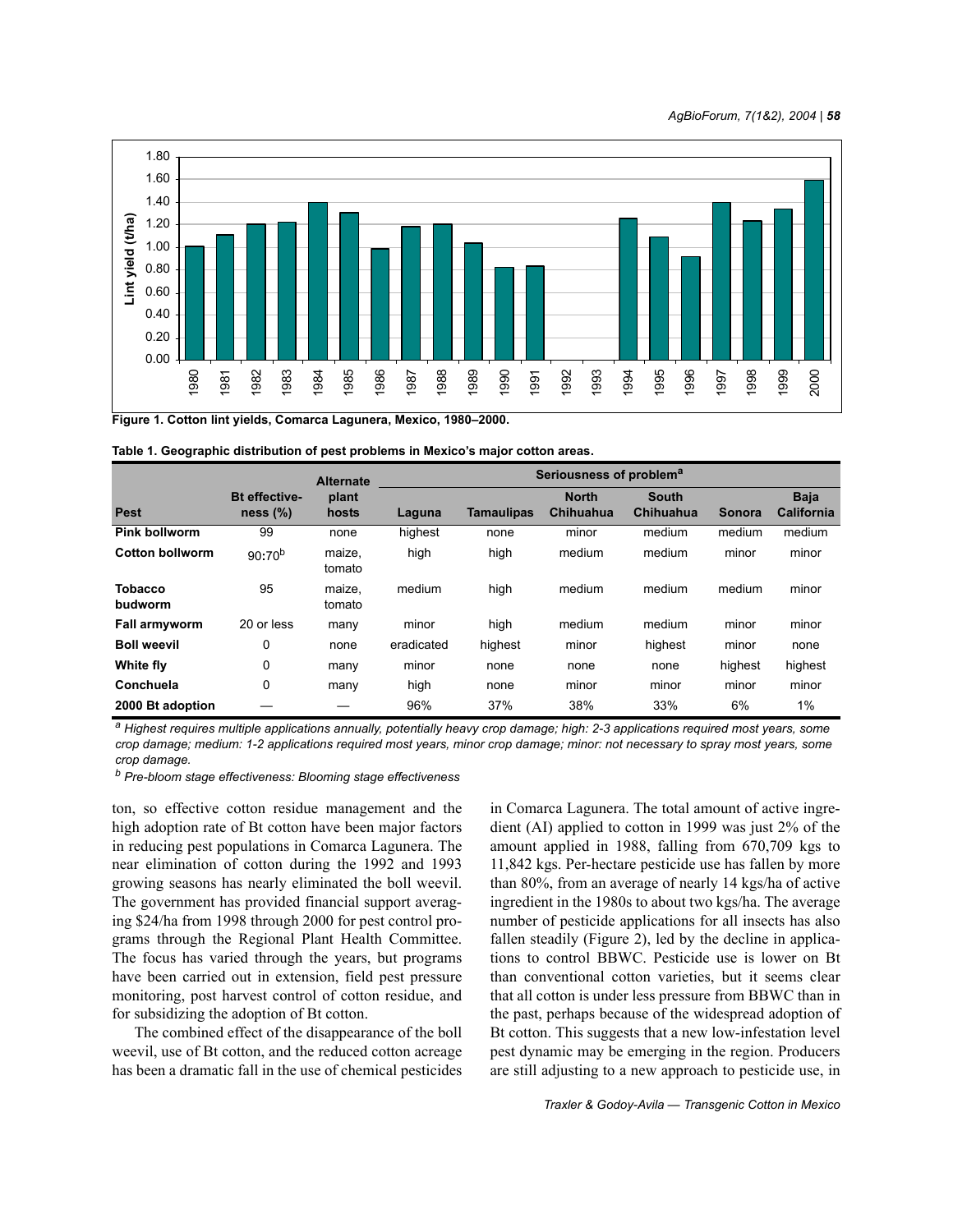

**Figure 2. Average number of chemical pesticide applications, Comarca Lagunera, Mexico, 1995–2000. Data from Sánchez-Arellano, 2000.**

which they are becoming increasingly reluctant to use chemical pesticides for fear of upsetting the new equilibrium between beneficial and destructive insects.

## **Financial Benefits of Bt Cotton in Comarca Lagunera**

Bt cotton benefits in Mexico were modeled as occurring in a small open economy (Alston, Norton, & Pardey, 1995; Falck-Zepeda, Traxler, & Nelson, 2000). As holder of a patent on the technology, Monsanto/D&PL has a monopoly on the sale of Bt cotton, giving the firm the power to set seed prices above its marginal cost of production. Therefore, the welfare calculations performed below have two components—changes in farmer surplus and monopoly profits. Monopoly profit was calculated as  $Q_{Bt}$  ( $P_{Bt}$ -*c*), where  $Q_{Bt}$  and  $P_{Bt}$  are the quantity and price of Bt seed and *c* is the marginal cost of producing seed. We assumed that the market for conventional seed cotton is competitive, so that the market price represents the marginal seed production cost, *c*. Because no administrative, marketing, research and development, or intellectual property rights enforcement costs were deducted, these figures do not represent true surplus estimates, but rather represent gross Bt revenue.

### **Bt and Conventional Cotton Cost and Revenue Differences**

Producers in the region are generally classified as falling into two groups: ejidos and small landholders. The ejido producers (or *ejidatarios*) are very small producers whose holding was formed during one of Mexico's several land reforms. The size of the average ejido holding is 2-10 ha and that of the small landholders is 30-120 ha. The ejidos and small landholders are organized into farmer associations for the purpose of obtaining credit and technical assistance. The associations have centralized accounting, management, and technical staff. Each association comprises a number of smaller groups that farm together. Each farmer group is assigned a technical consultant, who makes most of the production decisions for the fields of all members of the group. In most cases, the individual landholders have relatively little involvement with actual production on their smallholding, deferring to the judgment of the consultant. Because of the link that the associations provide with credit provision, they serve as a very effective conduit for information about new technologies and have undoubtedly served to speed the adoption of Bt cotton varieties.

We collected survey information on yields, revenue, and pest control costs for the first two years that Bt cotton was widely grown in Mexico (1997 and 1998). The data were collected from the technical consultants working for the association SEREASA, one of the largest of the 14 associations in Comarca Lagunera. In 1997, this association had a total of 638 producers owning 4,789 ha of land. Of this, 2,265 ha were planted to cotton in 1997 and 2,023 ha in 1998—about 12% of the cotton area in the Comarca. The members of the association are probably representative of medium to small landholders in terms of size of holding. The median size holding of SEREASA ejido members was 3.5 ha, while that of SEREASA small landholders was 20 ha (Figure 3). The mean cotton acreage was 15 ha in 1997 and 8 ha in 1998.

The Bt variety NuCOTN 35B was grown on 52% of SEREASA cotton area in 1997; two conventional varieties accounted for 48% of the area (Table 2). Yields were about the same for both types of cotton, but conventional cotton graded slightly higher, which is reflected in a \$65/ton higher average price. As a result, conventional cotton produced nearly \$50/ha higher revenue than the Bt variety. Less pesticide, however, was used on the Bt cotton. Conventional cotton averaged 1.57 applications for pink bollworm, but no growers sprayed Bt cotton. Conventional cotton required more than twice as many pesticide applications to control cotton budworm, and slightly more applications for armyworm and other insects. All growers used biological control against cotton bollworms. Bt cotton growers averaged 2.26 fewer total pesticide applications than conventional cotton growers did. Total chemical pesti-

*Traxler & Godoy-Avila — Transgenic Cotton in Mexico*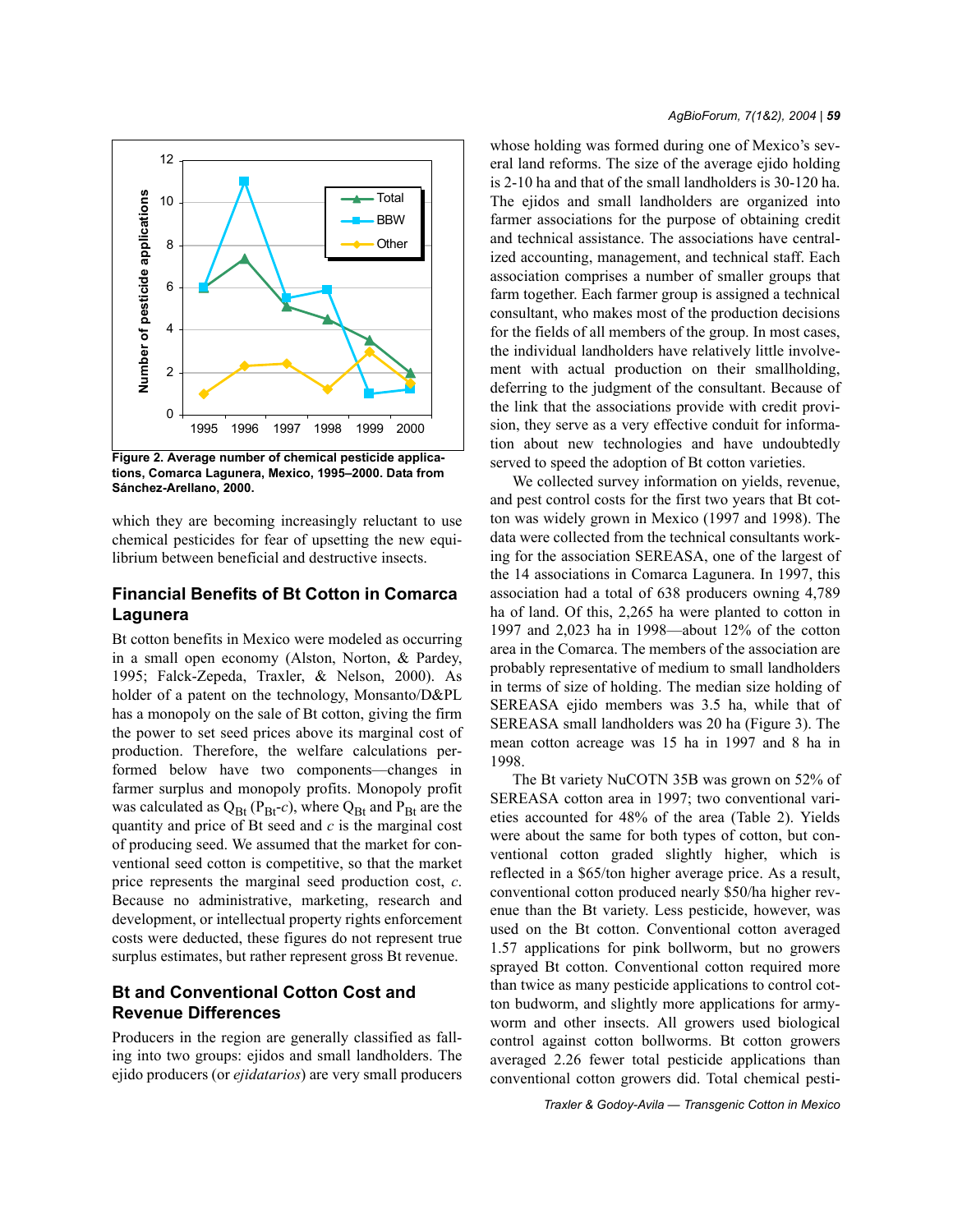

**Figure 3. Size distribution of SEREASA land holdings, 1997.**

cide costs were \$153.91 less for Bt cotton, and total pest control costs, including seed costs, were \$92.66 less. The net difference in profitability was a \$44.15 advantage for Bt cotton.

Adoption of Bt cotton varieties increased to 72% in 1998, and average Bt yields were 0.29 t/ha higher than for conventional varieties. Lint quality was higher for Bt cotton, giving it a \$543.56/ha revenue advantage. An average of two fewer pesticide applications were used on Bt than conventional cotton, and total seed and pesticide costs were \$83.19 less. The net profit advantage for Bt cotton in 1998 was \$626.74. The large difference in relative profitability of Bt cotton between 1997 and 1998 is likely explained by differences in pest infestation levels. The yield advantage of Bt cotton increases in parallel to infestation levels, and 1997 was a very light year for pink bollworm compared to 1998. By historical standards, even 1998 was not a heavy pink bollworm year.

With more than \$600/ha net benefit during years of pest pressure, and slightly higher profits in low pest years, Bt cotton provides growers a valuable insurance against pest infestation. The profit from 1998 would cover technology fees for several years.

### **Benefit Distribution Between Monsanto/ D&PL and Cotton Producers**

The estimated surplus distribution between Monsanto/ D&PL and producers is given in Table 2. After subtracting the estimated cost of seed production, we estimate

| AgBioForum, 7(1&2), 2004   60 |  |  |  |
|-------------------------------|--|--|--|
|-------------------------------|--|--|--|

| Table 2. Estimates of economic surplus distribution in |  |
|--------------------------------------------------------|--|
| Comarca Lagunera, 1997 and 1998 (\$US).                |  |

|                                                                 | 1997    | 1998      | <b>Average</b> |
|-----------------------------------------------------------------|---------|-----------|----------------|
| <b>Conventional seed</b><br>price per kg                        | 2.21    | 2.21      | 2.21           |
| Cost per ha to produce<br><b>Bt</b> seed                        | 30 94   | 30.94     | 30.94          |
| <b>Monsanto/D&amp;PL Bt</b><br>revenue per ha                   | 101.03  | 101.03    | 101.03         |
| <b>Monsanto/D&amp;PL net</b>                                    | 70.09   | 70.09     | 70.09          |
| revenue per ha <sup>a</sup>                                     |         |           |                |
| Farmer change in<br>variable profit per ha                      | 44 15   | 62674     | 335.40         |
| <b>Bt area in Comarca</b><br>Lagunera                           | 4,500   | 8.000     | 6,250          |
| <b>Monsanto/D&amp;PL total</b><br>net revenue <sup>a</sup>      | 315,405 | 560,720   | 438,063        |
| <b>Total farmer surplus</b>                                     | 198,675 | 5,013,920 | 2,096,250      |
| Total surplus <sup>a</sup><br>produced                          | 514,080 | 5,574,640 | 2,534,313      |
| <b>Monsanto/D&amp;PL share</b><br>of total surplus <sup>a</sup> | 61%     | 10%       | 17%            |
| <b>Producer share of total</b><br>surplus                       | 39%     | 90%       | 83%            |

*a Monsanto/D&PL net revenue calculated before administrative and sales expenses and before any compensation to Mexican seed distribution agents.*

that Monsanto/D&PL were left with a net revenue of roughly \$70/ha. Expenses related to field research, providing technical assistance to farmers, for monitoring contract compliance, or compensation to local seed distribution agents were not subtracted because we do not have this information available. The per-hectare change in variable profit accruing to farmers varied widely between the two years, with an average figure of \$335.45. Therefore, for the two years, we estimate that a total of more than \$6 million in surplus was produced, of which about 86% accrued to farmers and 14% to Monsanto/D&PL; but again, not all of the amount attributed to Monsanto is true surplus, because some costs were not accounted for.

## **Seed Prices, Contracts, and Protecting Intellectual Property**

When Monsanto/D&PL introduced Bt cotton in 1996 and Roundup Ready soybeans in 1997 in the United States, it also introduced the use of seed licensing contracts, which farmers are required to sign upon seed purchase. The seed contract forbids farmers from saving seed and, in the case of Bt cotton, obligates them to fol-

*Traxler & Godoy-Avila — Transgenic Cotton in Mexico*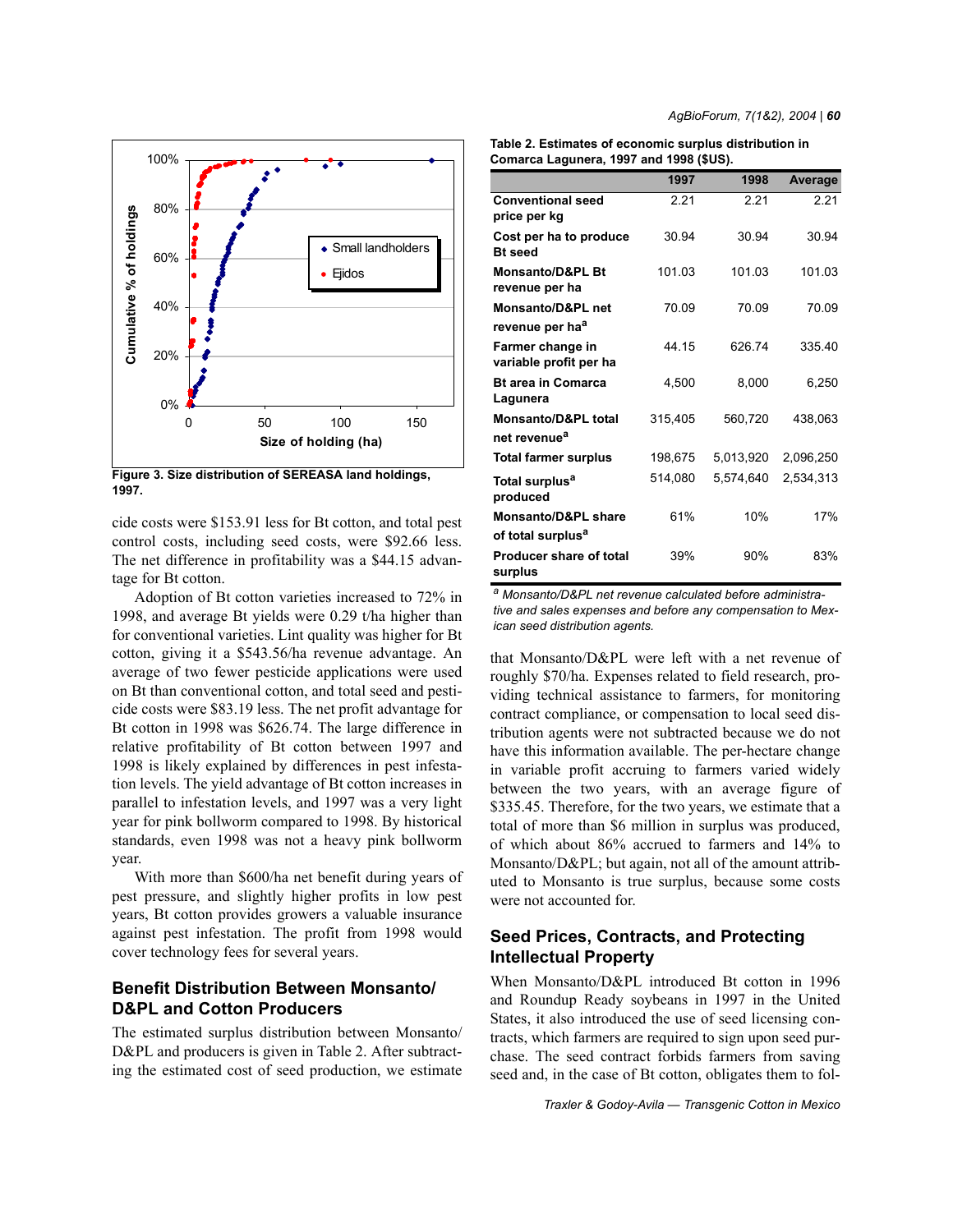low a specified resistance management strategy, to refrain from saving seed, to have cotton ginned only at authorized gins, and to contract an entomologist to supervise the farmer's compliance with biosafety standards. Monsanto hires two seasonal field representatives in Comarca Lagunera to spot check cotton fields and to investigate suspected intellectual property (IP) violations. These representatives are equipped with field kits that test for the presence of the Bt gene at a cost of less than \$5 per test. The contractually specified penalty for selling seed—120 times the purchase price—appears to be high enough to have prevented large-scale violations, although some transfer among small farmers is rumored in Comarca Lagunera area.

The contracts with gin owners are another legal initiative taken by Monsanto to protect their revenue from Bt cotton. Because cottonseed can only be separated from the lint by ginning, the gins are a logical focal point for Monsanto to capture the Bt cottonseed. Of the 34 cotton gins in Comarca Lagunera that existed in 1990, only 12 remain. In the contract, the gins are offered the opportunity to become "authorized Monsanto cotton gins" by agreeing to refrain from selling or using Bt seed obtained through the ginning process. Given the 96% adoption of Bt cotton in Comarca Lagunera and that the producers' contract calls for ginning only at Monsanto-authorized gins, it is not surprising that all gins have signed Monsanto's contract. The gins also agree to open their facilities and transaction records to inspection by Monsanto. This allows Monsanto to be informed of any producers who have requested their seed back from the gin.

Total revenue from Bt cottonseed sales in Mexico in 2000 was approximately \$1.5 million. The price charged for Bt varies by growing region. For example, the technology fee is three and half times higher in Northern Tamaulipas than it is in Southern Sonora, where BBWC problems are the lightest. The differential pricing strategy is based on differences in the marginal value product of Bt cottonseed caused by differences in pest pressure and seed application rates. Monsanto/D&PL have attempted to thwart spatial arbitrage by working with the distributors in each region. Distributors are simply asked to refrain from selling Bt cotton to producers from outside of their region. For example, attempts are made to prevent farmers from buying low-cost seed in Chihuahua for planting in neighboring Comarca Lagunera. This appears to have been effective because of the relatively small acreage involved (about 16,000 ha total in Chihuahua and Comarca Lagunera) and the desire of distributors to maintain good relations with Monsanto/D&PL.

#### **Summary and Conclusions**

Cotton production in the Comarca Lagunera has undergone a transformation over the past decade. The most notable changes are a reduction in pesticide use and the corresponding reduction in the cost of production. The result has been increased profitability and competitiveness, and a reduction in the risk associated with cotton production failures caused by insect infestations. A number of factors have been important in ushering in this new era in cotton production, including the availability of Bt cotton varieties, reduced cotton acreage, and government support for farm credit and integrated pest management.

Bt cotton varieties are in many ways a nearly ideal innovation for the Comarca Lagunera. The region's victory over the pink bollworm—once the dominant insect pest—would not have been possible without Bt cotton. At an average of less than two total chemical pest control applications per season, cotton has become a lowpesticide crop, benefiting both farmers and residents of the region. Bt cotton varieties have been a tremendously useful tool for the Comarca Lagunera, but because they only protect against a certain spectrum of the pest population, they are not a cure-all for cotton production in all regions, as demonstrated by low adoption in other Mexican states.

How relevant for other countries is Mexico's experience with Bt cotton? First, it must be recognized that Mexico is an atypical developing country in several respects. It is large in terms of total agricultural area, the size of its national agricultural research system, and the capacity of its university-based basic research establishment. Mexico also began setting the stage for the use of biotechnology earlier than most countries. It began approving biosafety trials in 1988 and has now accumulated a significant amount of experience with the regulation of transgenics. Cotton production in Comarca Lagunera is also intensive; 95% of cotton is irrigated, yields are high by world standards, infrastructure is well developed, and material, financial, and intellectual inputs are readily available. All of these factors favor the successful adoption of a new technology. Of particular importance in Comarca Lagunera were the key government interventions of credit for financing the purchase of Bt cottonseed combined with technical assistance for small landholders and the implementation of an effective integrated pest management program.